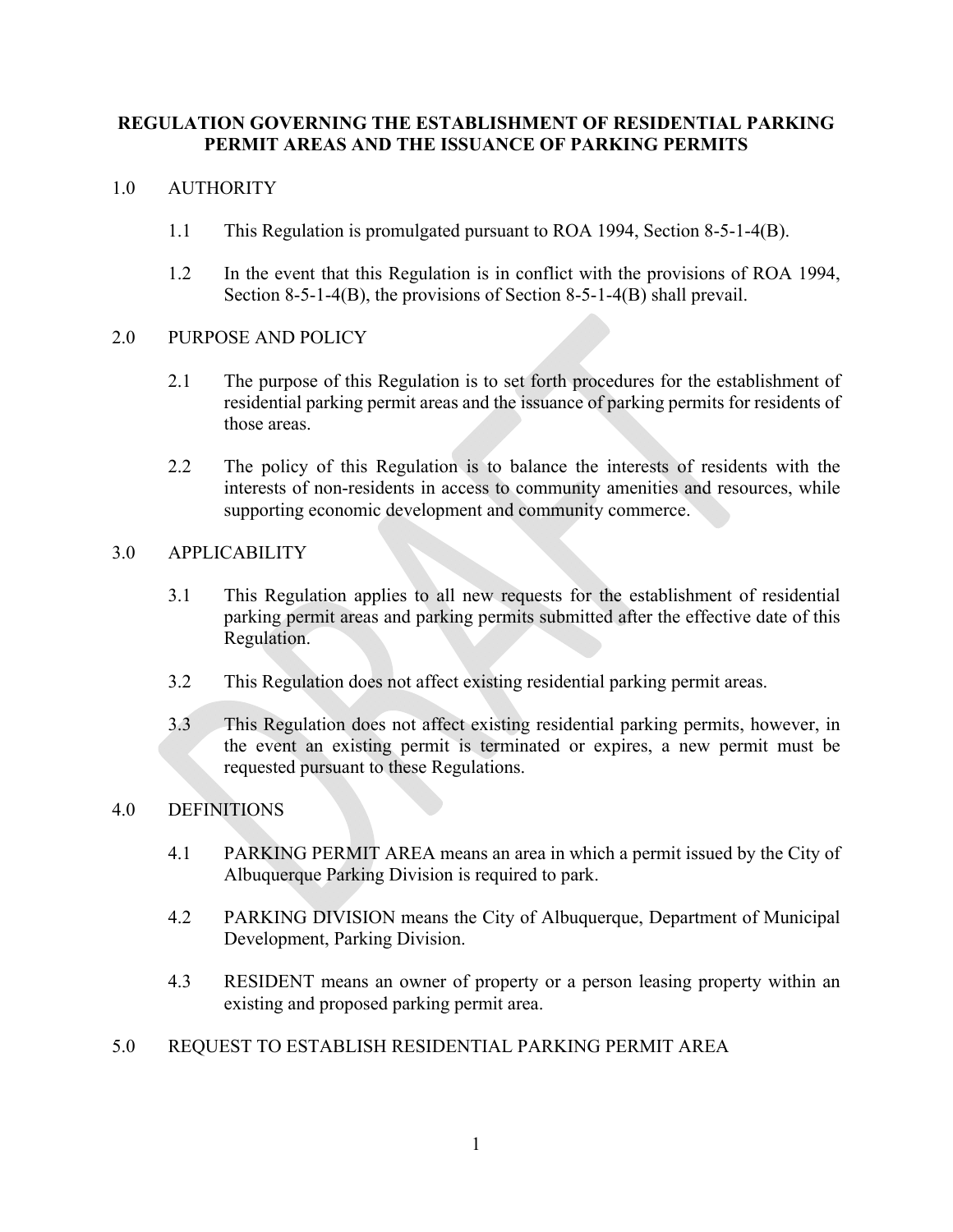- 5.1 Residents interested in establishing a residential parking permit area shall submit a letter and petition (collectively, a "request") to the Parking Division.
- 5.2 The petition must be signed by residents representing sixty-seven (66) percent of the properties abutting the residential street(s) upon which permit parking is proposed.
- 5.3 A sample letter and petition are available on the Parking Division website.

## 6.0 REVIEW OF RESIDENTIAL PARKING PERMIT AREA REQUESTS

- 6.1 Upon receipt of a complete request meeting the requirements of Section 5.0, above, the Parking Division shall conduct an on-street parking study of the area to evaluate the need by residents for the parking permit area. Through examining license plates and interviewing residents over at least a two-week period, the Parking Division shall determine what percentage of the available on-street parking spaces are being used for a significant portion of time by persons who are non-residents of the area.
- 6.2 If, through the study, the Parking Division determines that more than 50 percent of available on-street parking spaces in the area are being used for a significant portion of time by persons who are non-residents of the area, the Parking Division may determine that a need exists by residents for the parking permit area.
- 6.3 Following its need determination, Parking Division shall hold at least one community meeting for residents and members of the general public to voice concerns and considerations about a proposed residential parking permit area.
- 6.4 Following the meeting, the Parking Division shall prepare a recommendation as to whether the request should be granted. The Parking Division may recommend that the permit area be established on a pilot basis for a 12-month initial period or on a permanent basis. In developing its recommendation, the Parking Division shall consider the following criteria:
	- $6.4.1$  The demand for on-street parking on the affected street(s) relative to the parking availability, and parking needs of the residents;
	- 6.4.2 The relative value of on-street parking for non-area residents to allow access to community amenities and resources balanced against any significant impacts on the area residents that may justify the need for parking limitations or restrictions;
	- 6.4.3 Economic Development, and support for community commerce; and
	- 6.4.4 Feedback from the community meeting(s).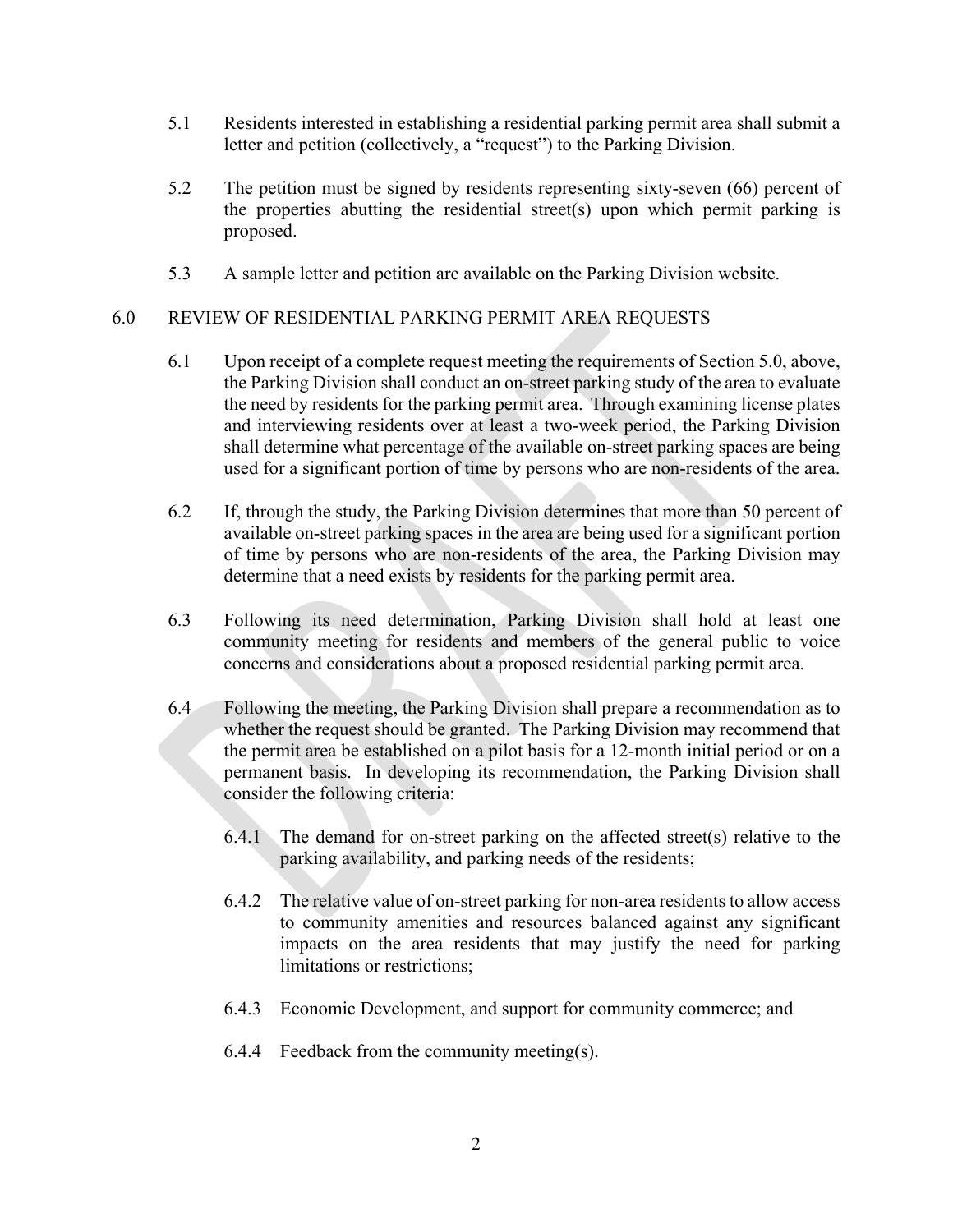- 6.5 The Parking Division shall transmit its recommendation to the Director, Department of Municipal Development, who shall then submit it to the Mayor or Mayor's designee.
- 6.6 If, following review of the recommendation and consideration of the criteria set forth in section 6.4, above, the Mayor determines that the petition should be granted, the Mayor shall submit an executive communication to the City Council for its approval of the establishment of a new residential parking permit area designation.
- 6.7 The proposed residential parking permit area will become effective only upon the City Council's approval of the executive communication.
- 6.8 If City Council approves the residential parking by permit area, the Parking Division shall promptly notify the residents and post appropriate signage.
- 6.9 The residents may be required to pay for all direct and indirect costs caused by, or associated with, permit parking, including, but not limited to, signs, installation, and parking permits.

## 7.0 REVOCATION OF PARKING PERMIT AREAS

7.1 The Director of the Department of Municipal Development may, following a recommendation by the Parking Division and 30-days' notice to residents in the residential parking permit area, revoke the residential parking permit area. The Director's determination shall be based upon consideration of changes in the need by residents for the parking permit area, the demand for on-street parking by nonresidents, community feedback, economic development, and support for community commerce. Approval by the Mayor or the Mayor's designee of the proposed revocation is required.

## 8.0 SPECIAL PARKING PERMIT AREAS

8.1 The Department of Municipal Development may establish parking permit areas to resolve special circumstances affecting an area.

#### 9.0 PARKING PERMIT ELIGIBILITY

- 9.1 Parking permits will be issued only to residents living within the permit parking area.
- 9.2 Parking permits will only be issued for vehicles that have valid vehicle registration.
- 9.3 A maximum of three (3) permits will be issued for each address, pending location and curb space limitations.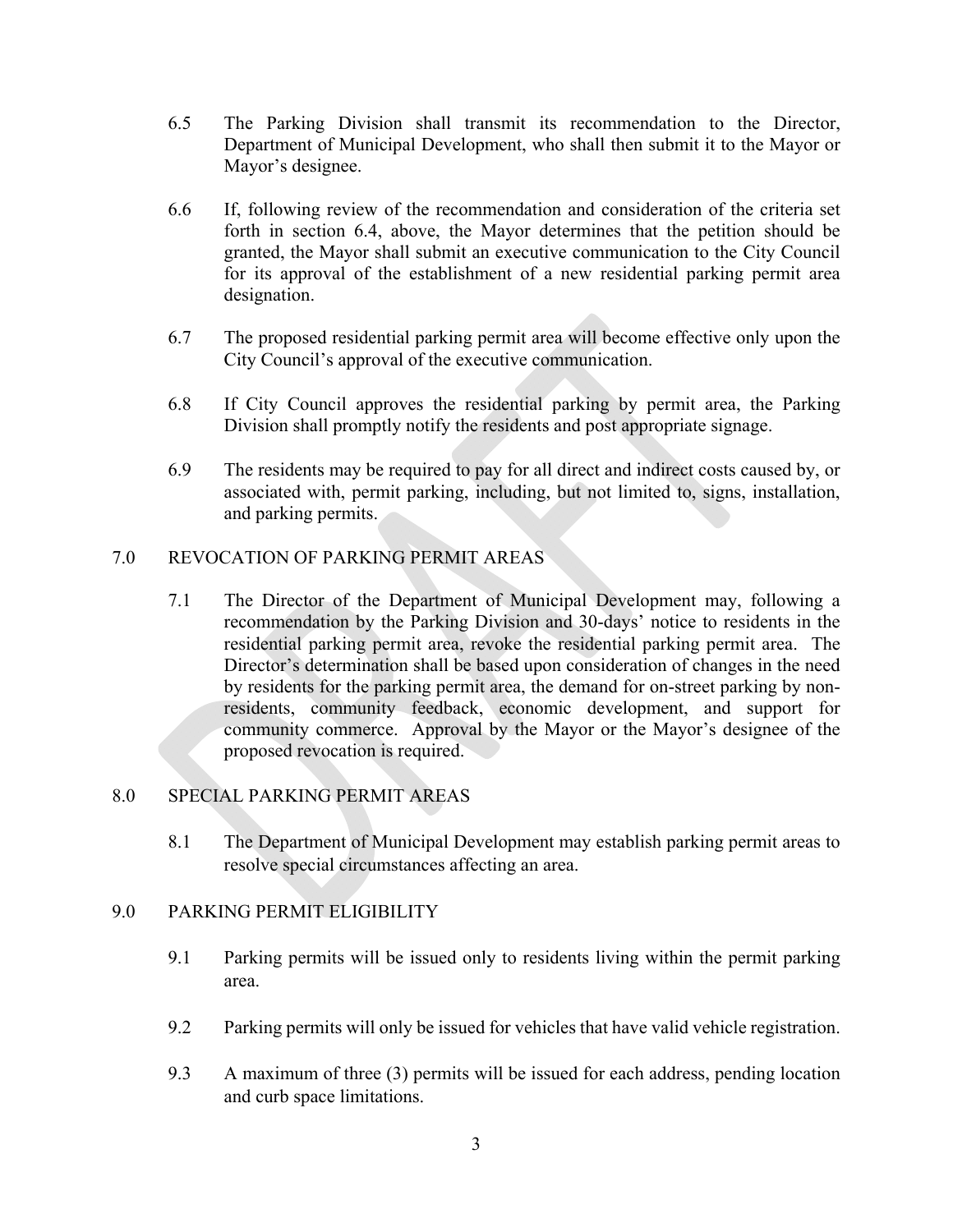- 9.4 A single lot with multiple addresses will only be issued three (3) permits for all addresses associated with the lot. This includes apartments, casitas, and duplexes.
- 9.5 Written requests for additional permits and an exemption to the outlined criteria will be considered only if the applicant provides sufficient justification of a special need.

#### 10.0 APPLICATION FOR PARKING PERMIT

- 10.1 Applications for a parking permit must be submitted to the Parking Division. The application is available on the Parking Division website.
- 10.2 Applications must include:
	- 10.2.1 Current Driver's License for the driver of the permitted vehicle.
	- 10.2.2 Proof of residency in the form of a current utility bill, lease/rental agreement, tax bill, or other acceptable current documentation as determined by the Parking Division that includes the applicant's name and address. Proof of residency must include information regarding the unit requesting a parking permit. The address provided on the application must be an address within the parking permit area.
	- 10.2.3 A valid vehicle registration at the time of permit application.
- 10.3 An applicant for a parking permit may also request a visitor's permit at the time of application, or may separately apply for a visitor's permit.
- 10.4 The City reserves the right to deny an application for a parking permit based on failure to establish residency or provide a valid vehicle registration or driver's license, or parking demand or availability.

# 11.0 PARKING PERMIT REQUIREMENTS

- 11.1 Parking permits must be affixed to the lower left corner (driver's side) of the front windshield of the vehicle for which the permit was issued, to be visible for the City of Albuquerque's Parking Enforcement Division. Visitor parking permits must be placed in a clearly visible location for City Parking Enforcement Officers to view, such as hanging from the rear-view mirror.
- 11.2 Parking permits are non-transferrable. Sale, trade, re-registration, or other disposal of a vehicle will render the permit null and void. In the event of the sale, trade, or other disposal of a vehicle with an assigned permit, the portion of the permit with the license plate number must be removed by the permit holder and submitted with an application for a new permit for another vehicle. Any abuse of the program will